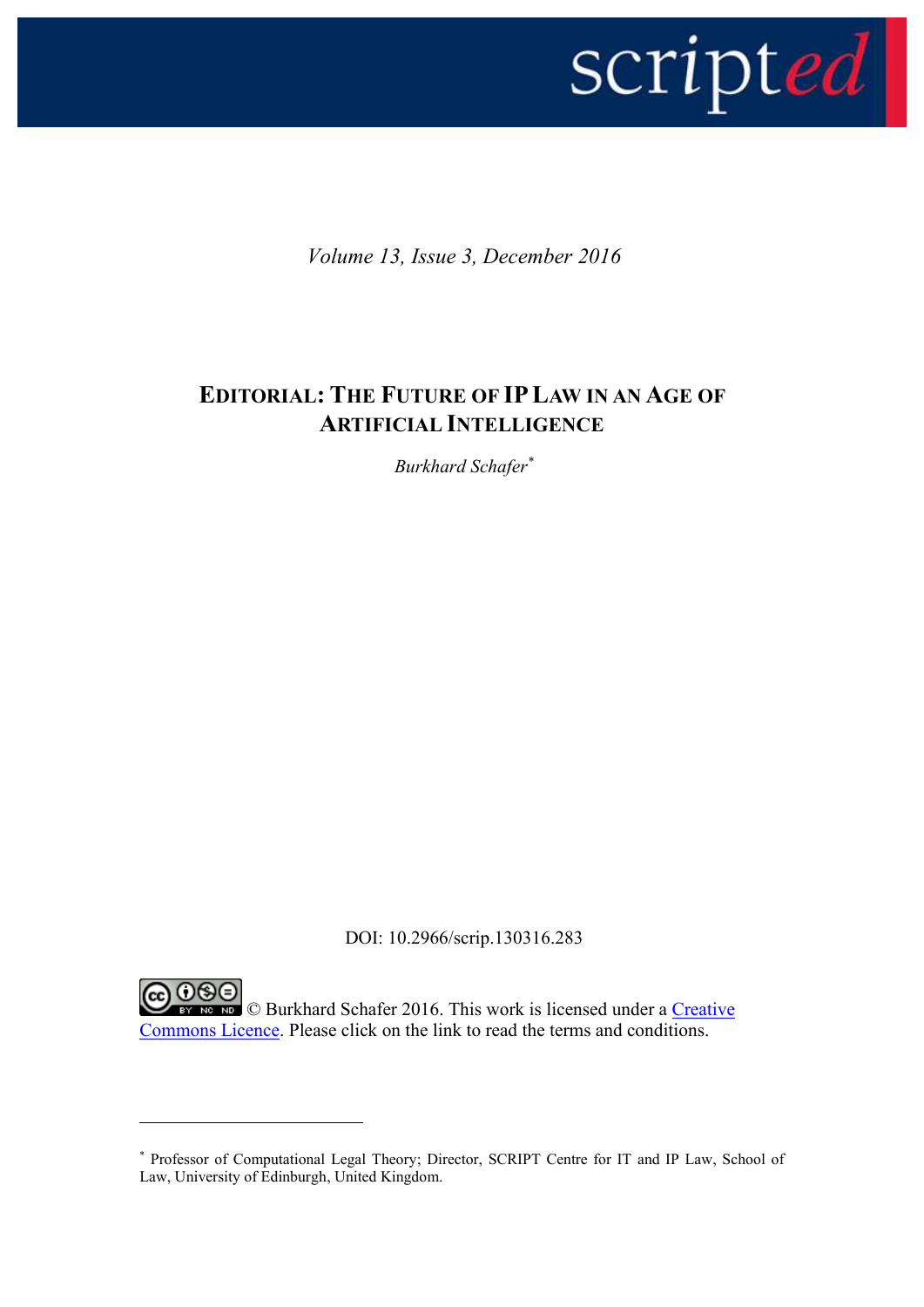In October 2015, AlphaGo became the first Computer program to beat a professional human Go player, the reigning European champion Fan Hui. Five month later, watched by an audience of over 60 million people worldwide, it was going to beat 18 time world champion and 9 Dan player Lee Sedol, finally catapulting AI into the public limelight and finally turning, for many, Science Fiction into Science. In between these two dates, and admittedly to a somewhat smaller audience, CREATe, the RCUK Centre for Copyright and New Business Models in the Creative Economy, 1 held what was by then already the fourth incarnation of its "Artificial Intelligence and IP law" workshop series, AIIP IV, as in previous years in conjunction with the annual Jurix conference.

CREATe has addressed the future of copyright law in an age of AI since its launch in 2012 in two of its work packages, reflecting the different ways in which AI has an impact on copyright law. Artificial Intelligence (AI) impacts on copyright and other IP law in two ways. First, human creators are increasingly assisted by intelligent technology, co-creating works with (partially) autonomous machines, or in some cases leaving the creative process entirely to software programs. Just as the participants of AIIP were gathering in Braga, in London, rehearsals began of the first musical conceived, composed and scripted largely by AI, *Beyond the Fence*. <sup>2</sup> Are traditional IP law concepts such as "inventiveness", "original" and indeed "creator" still appropriate for such an environment? Our research showed that while machinecreation or art (or algorithmic creativity) has a surprisingly long history, going back at least to the 18th century, only now do we find applications reaching the market that require a serious rethink of the role of copyright law in providing incentives and protecting investment for artists and the industries that depend on them.<sup>3</sup> Currently, only the UK provides an explicit regulation for (some) computer generated works, though the strict equivalence with human works may give overly generous protection to works that can increasingly be produced with almost no effort and in quantities previously unimaginable.

AI is not just a new source for creative works, they are also crucially dependent on access to works created by others. The machine learning techniques on which they depend require massive amounts of input, data that can be subject to varying IP regimes. If the robot revolution is going to transform our economy, access to these inputs must be possible at an economically affordable cost – while at the same time, some data sets (or entire works) could acquire significant commercial value they were lacking in the past. Issues surrounding AIs and robots as consumer of creative works were also investigated by CREATe.<sup>4</sup> Should there be, for instance, a right to mine if you have a "right to read" – i.e. a right to data mine all material someone has legal

1

<sup>&</sup>lt;sup>1</sup> CREATE, available at<http://www.create.ac.uk/blog/category/about/> (accessed 8 Dec 16).

<sup>2</sup> M Brown, "World's First Computer-generated Musical to Debut in London" (2016) *The Guardian* available at [https://www.theguardian.com/stage/2015/dec/01/beyond-the-fence-computer-generated](https://www.theguardian.com/stage/2015/dec/01/beyond-the-fence-computer-generated-musical-greenham-common)[musical-greenham-common](https://www.theguardian.com/stage/2015/dec/01/beyond-the-fence-computer-generated-musical-greenham-common) (accessed 8 Dec 16).

<sup>&</sup>lt;sup>3</sup> B Schafer et al, "A Fourth Law of Robotics? Copyright and the Law and Ethics of Machine Coproduction" (2015) 23 *Artificial Intelligence and Law* 217-240.

<sup>&</sup>lt;sup>4</sup> C Geib, "From Infringement to Exception: Why the Rules on Data Mining in Europe Need to Change" (2016) *CREATe Working Paper 2016/07* available at [http://www.create.ac.uk/publications/from-infringement-to-exception-why-the-rules-on-data-mining](http://www.create.ac.uk/publications/from-infringement-to-exception-why-the-rules-on-data-mining-in-europe-need-to-change/)[in-europe-need-to-change/](http://www.create.ac.uk/publications/from-infringement-to-exception-why-the-rules-on-data-mining-in-europe-need-to-change/) (accessed 8 Dec 16).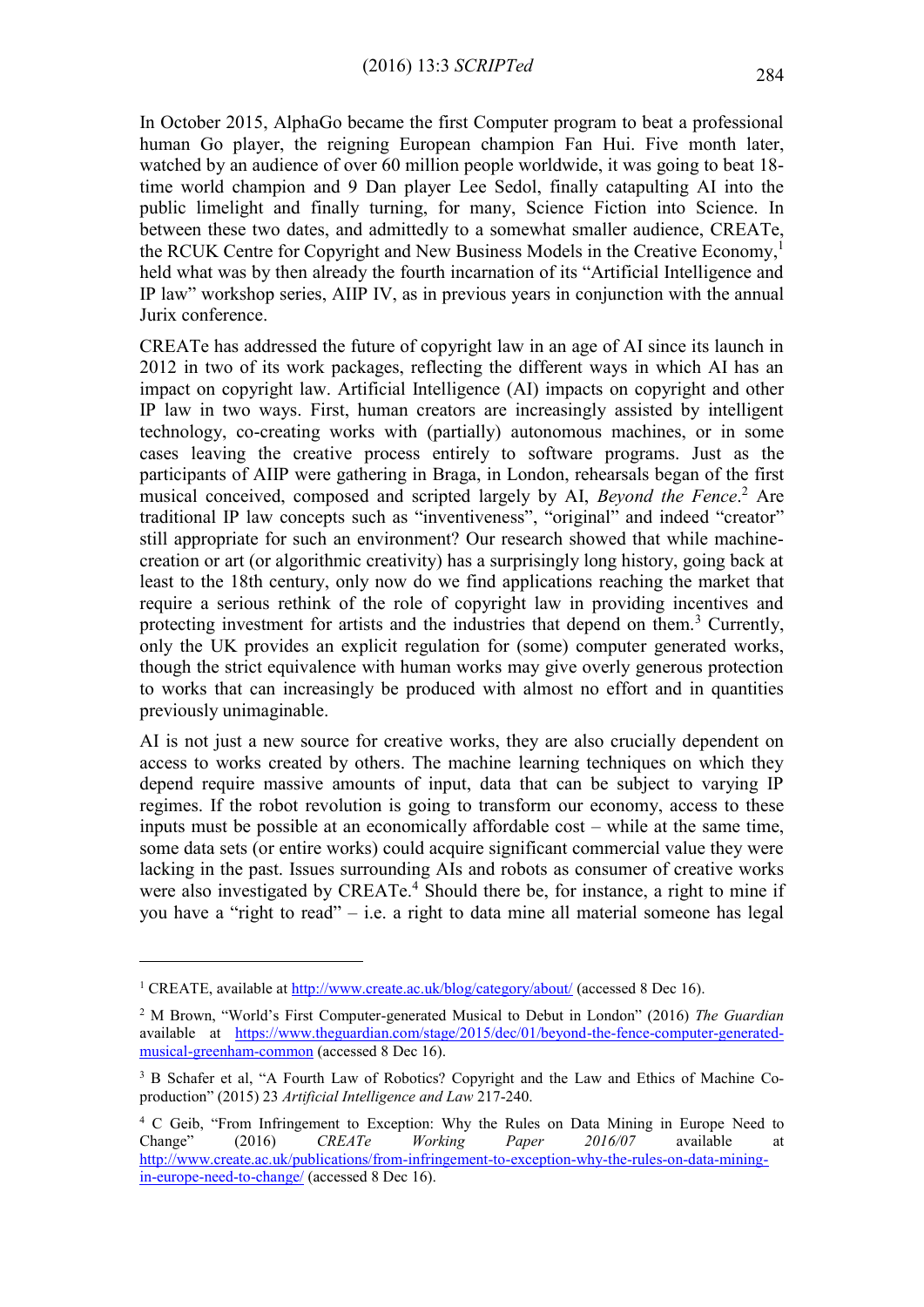access to? But creators and artists are not the only ones affected by the AI revolution, and not the only (or even the main) profession that will have to face competition for their business models from machines. Lawyers, including IP lawyers, will face even more challenges, working in a rule-based environment that also historically was a much more successful test bed for AI applications.<sup>5</sup> AI will challenge them to develop new, computer-assisted ways to deliver value for clients – either in the form of old services, but delivered faster, cheaper or more consistently, or in the form of entirely new services that are only made possible through assistive smart technologies.

At the same time, traditional business models of the legal profession, in particular the "billable hour", will come under increasing pressure, and we might even see an environment where substantial parts of the legal profession will compete for jobs with AIs. The recent acquisition of Lex Machina by LexisNexis shows not only how legal AI has become now commercial mainstream, but also how powerful the alliance of software developers and legal content providers/owners such as LexisNexis can be. Lex Machina is a platform that analyses court decisions in (amongst others) copyright and patent law, allowing a user to query a database of court decisions to find out "how likely is a judge to grant or deny a specific motion", or "how likely is a judge to find infringement of a patent, fair use of a trademark, or a Securities Act violation".<sup>6</sup> CREATe investigated both aspects of AI assisted copyright practice  $$ new and improved ways to deliver traditional services<sup>7</sup> and also new and more speculative AI-enabled services.<sup>8</sup>

To reach out to computer scientists, lawyers and creators, crossing disciplinary boundaries just as much as boundaries between academia and practice, CREATe initiated the AIIP workshop series, holding events in Amsterdam, Bologna, Salzburg and Braga. These workshops brought together researchers from all across Europe with experts from the US and Australia, university-based researchers with those working in application-oriented institutions such as the Fraunhofer Institute, and industry outfits such as Docketalarm<sup>9</sup> and TrademearkNow.<sup>10</sup> I am particularly grateful to Tom Gordon from the Fraunhofer Institute and co-investigator on the EU-funded MARKOS project,<sup>11</sup> and Anna Ronkainen, co-founder and Chief Scientist of TrademarkNow, for serving as co-chairs on the programme committee for AIIP since the first event in Amsterdam.

1

<sup>5</sup> T Bench-Capon et al, "A History of AI and Law in 50 Papers: 25 Years of the International Conference on AI and Law" (2012) 20 *Artificial Intelligence and Law* 215-319.

<sup>&</sup>lt;sup>6</sup> Lex Machina, "Copyright Litigation" available at <https://lexmachina.com/copyright-litigation/> (accessed 8 Dec 16).

<sup>7</sup> See e.g. O Conetta and B Schafer, "Self-enforcing or Self-executing? What Computational Copyright Can Learn from LKIF Transaction Configurations for Eurobonds" (2012) available at [http://www.create.ac.uk/publications/self-enforcing-or-self-executing-what-computational-copyright](http://www.create.ac.uk/publications/self-enforcing-or-self-executing-what-computational-copyright-can-learn-from-lkif-transaction-configurations-for-eurobonds/)[can-learn-from-lkif-transaction-configurations-for-eurobonds/](http://www.create.ac.uk/publications/self-enforcing-or-self-executing-what-computational-copyright-can-learn-from-lkif-transaction-configurations-for-eurobonds/) (accessed 8 Dec 16).

<sup>8</sup> E Täks et al, "Report on a Computer Assisted Copyright Reform Observatory" (2014) available at <http://www.create.ac.uk/publications/report-on-a-computer-assisted-copyright-reform-observatory/> (accessed 8 Dec 16).

<sup>9</sup> Docket Alarm, available at [https://www.docketalarm.com](https://www.docketalarm.com/) (accessed 8 Dec 16).

<sup>&</sup>lt;sup>10</sup> TrademarkNow, available at  $\frac{https://www.trademarknow.com}{https://www.trademarknow.com}$  $\frac{https://www.trademarknow.com}{https://www.trademarknow.com}$  $\frac{https://www.trademarknow.com}{https://www.trademarknow.com}$  (accessed 8 Dec 16).

 $11$  MARKOS project, available at  $\frac{http://www.mathosproject.eu}{}$  (accessed 8 Dec 16).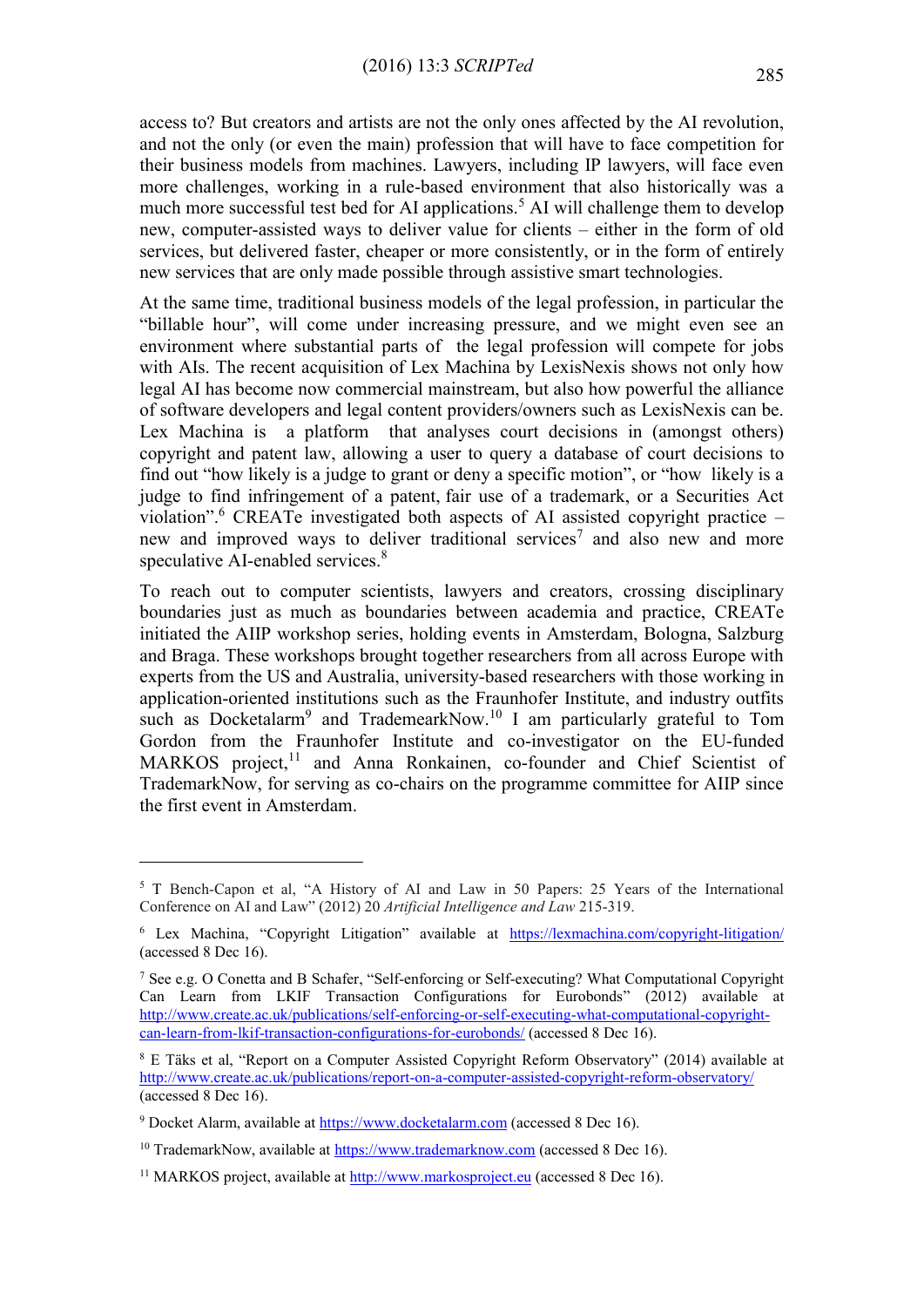I am even more grateful to Anna and TrademarkNow for coming up with the idea of a best paper competition in the field of AI and IP to mark the (preliminary?) conclusion of the workshop series, as CREATe draws to an end in 2016. They generously sponsored the competition, not just financially but also by dedicating time for sitting on the awards committee.

This special edition of SCRIPTed contains the winner of the essay prize competition, which was announced at AIIP IV in Braga. As a question we chose: "How will Artificial Intelligence change the practice of Intellectual Property law?", leaving it intentionally open if contributors wanted to focus on AI as a problem to be regulated, or a tool of regulation – a competitor of creators or a competitor of lawyers and courts.

Our overall first prize went to a paper written by a team of researchers from the University of Bournemouth: Marcella Favale, Neil McDonald, Shamal Faily and Christos Gatzidis. Their paper, "Human Aspects in Digital Rights Management: The Perspective of Content Developers", reports results of the MADRGIAL project that is "aimed at understanding how game developers make sense of Digital Rights Management (DRM) technology when developing video games, and explored the complex perspectives of content producers, users and legislators".<sup>12</sup> DRM, the paradigmatic example of the ability of law to become "self-enforcing" in digital environments, has been recognised as a radically new alternative to traditional legal enforcement ever since Larry Lessig used it to illustrate the relation between software code and legal code as complementary tools of social control in his 1999 book, *Code and Other Laws of Cyberspace*. However, despite revolutionising the academic discussion regarding the nature of law and regulation in online contexts, the actual success of DRM remained limited. Part of the reason is technological in nature. DRM is an essentially dumb form of access control – it embodies copyright law in the same way a physical door lock can be said to embody the law of real property. Legal AI by contrast requested from its earliest days an isomorphism between the legal rule and its representation in code – for this more ambitious approach at self-enforcing laws, the case for Lessig's equivalence is easier to argue.

Just as important as the technological shortcomings are however questions concerning the relation between technological tools and the humans that use them. We can see this clearly in the "sister project" to DRM, "Privacy by Design". Promoted as a solution to intricate online data protection questions since the turn of the century, it has now become clear that unless these approaches are based on a sound understanding of the human-computer interface and a rigorous focus on "usable privacy", their uptake and efficient use will be limited. Similarly, much better research is needed to explore the way in which right holders and customers interact with DRM if it is to fulfil its full potential. This requires interdisciplinary research that brings together computer scientists, lawyers, psychologists and behavioural economists. It is to this discussion that our prize winner makes an important contribution. The panel was in particular impressed by the interdisciplinary nature of the research and the clear synergies that emerge between the different types of expertise, while maintaining the rigour of the underlying disciplines.

<u>.</u>

<sup>12</sup> BU Research Blog, "MADRIGAL: Making Sense of DRM in Game Development" (2015) available at [http://blogs.bournemouth.ac.uk/research/2015/09/08/madrigal-making-sense-of-drm-in-game](http://blogs.bournemouth.ac.uk/research/2015/09/08/madrigal-making-sense-of-drm-in-game-development/)[development/](http://blogs.bournemouth.ac.uk/research/2015/09/08/madrigal-making-sense-of-drm-in-game-development/) (accessed 8 Dec 16).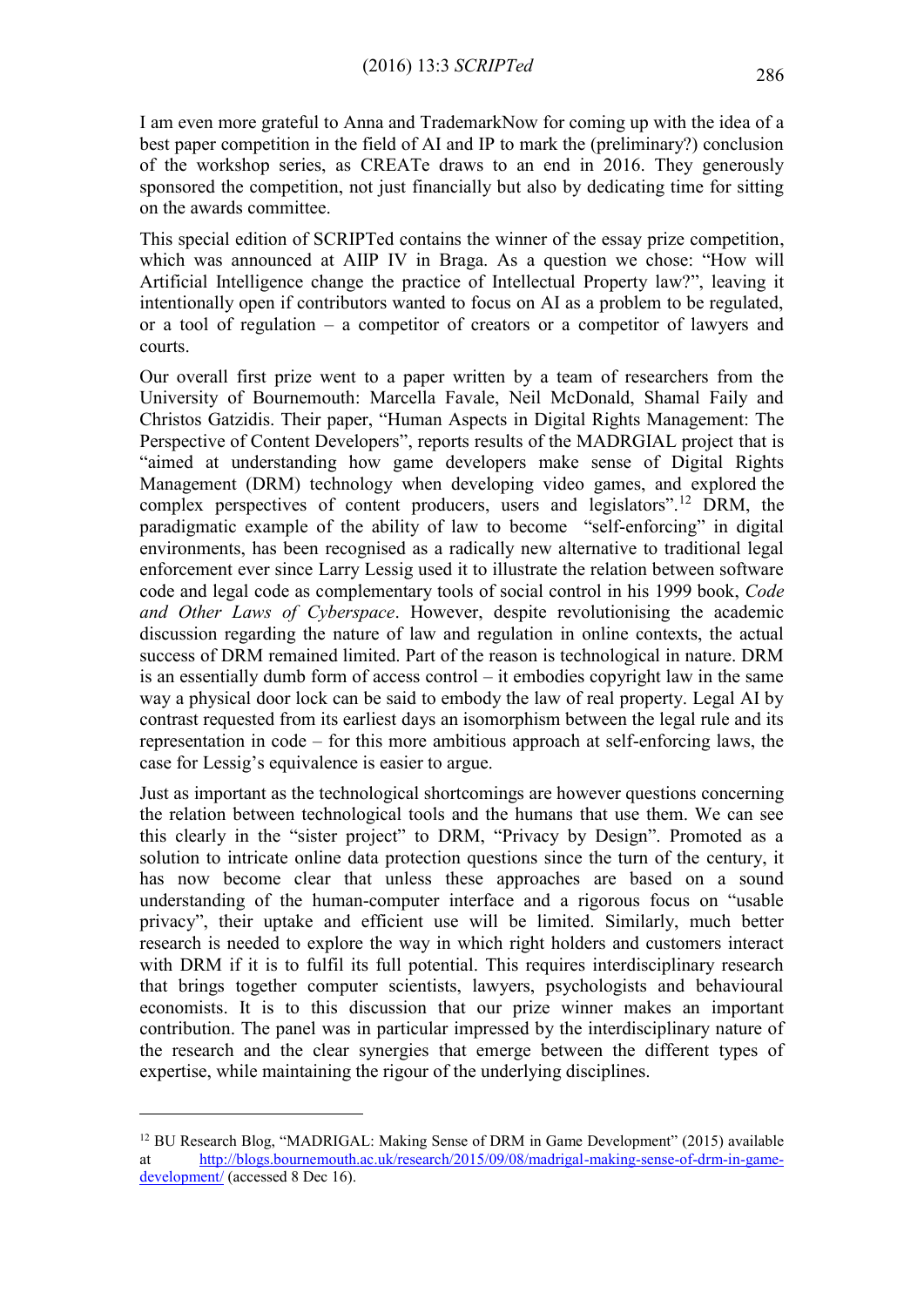Our second place went to a very different type of paper, written in a form that has become, regrettably in my view, almost extinct in academic writing. "Artificial Invention: Mind the Machine!", by Shamnad Basheer from Nirma University, chooses a dialogue form, more specifically a trial dialogue, to explore issues of computer creativity, ownership and the law. Dialogues as a mean for knowledge elicitation and communication marks the beginning of western philosophy in the person of Socrates. In Indian thought too, dialogues and the dialogical form is pivotal. The Upanishad is structured around a dialogue between the young boy Nachiketa, who meets Yama, the deity of death. In the dialogue between the two, the nature of man, knowledge, the Soul or Self (Atman) and the nature of liberation are getting discussed and explored. The dialogue form would continue to play a preeminent role in Indian logic, *samvada* (dialogue) and *paripraśna* repeated questioning, informing not only the approach to philosophical education, but also to the nature of logic itself.

Law of course requires both an ability to conduct a dialogue or argument on behalf of one's client, and an ability, as judges, to derive information from the dialogue displayed before them. This ability to learn from observing a dialogue, crucial for judicial decision making, is regrettably often neglected in legal education and legal academic writing. Legal AI, by contrast, has long recognised the essentially dialogical nature of legal dispute – the MARKOS system mentioned above utilises for the evaluation of copyright licenses the CARNEADES argumentation framework that takes the procedural and dialogical nature of legal argumentation to its heart. Long before CARNEADES, there was ALICE, one of the first prototypical AI systems that also utilised dialogues, and following her a long series of dialogue bots leading to today's Siri and, crucially for lawyers, IBM's ROSS. The famous Turing test takes the form of a dialogue – or indeed a trial, as does its modern successor, the Loebner Prize. The panel was therefore particularly pleased to see a revival of this form of knowledge presentation also in a legal paper, and commented favourably on the author's skill in dissecting competently and knowledgeably complex legal issues in such an engaging format.

One key concern for CREATe is also capacity building in the intersection between computer technology, law and economics, training a new generation of interdisciplinary researchers. To support this concern, we also ran a competition for best student paper. I was particularly delighted that for the discussion of this award, I had to leave the (virtual) room, as the eventual winner had written her paper under my supervision as her dissertation in our Law, Technology and Innovation distance learning LLM. Erica Fraser's paper, "Computers as Inventors – Legal and Policy Implications of Artificial Intelligence on Patent Law", discusses the implications for our patent system if AIs become inventors (and indeed, what this conceptually means). While there is now also, thanks to the CREATe project, an emerging literature on copyright implications of computer generated art, there has been hardly any analysis on the legal implication of AIs as inventors. This mirrors also the interests of the AI community. While computer creativity is a lively research field, the type of creativity that is studied mainly comes from the arts – robots that paint, compose, write poetry or dance have all been developed. Yet, comparatively little research has gone into AIs that develop new tools, methods or products that solve problems in the physical world. Fraser's paper analyses both existing and possible near-future examples of robot-innovators, drawing conclusions that indicate that the disruption of the patent system that this technology will bring could be even more severe than the challenges to our copyright regime caused by robot-artists.